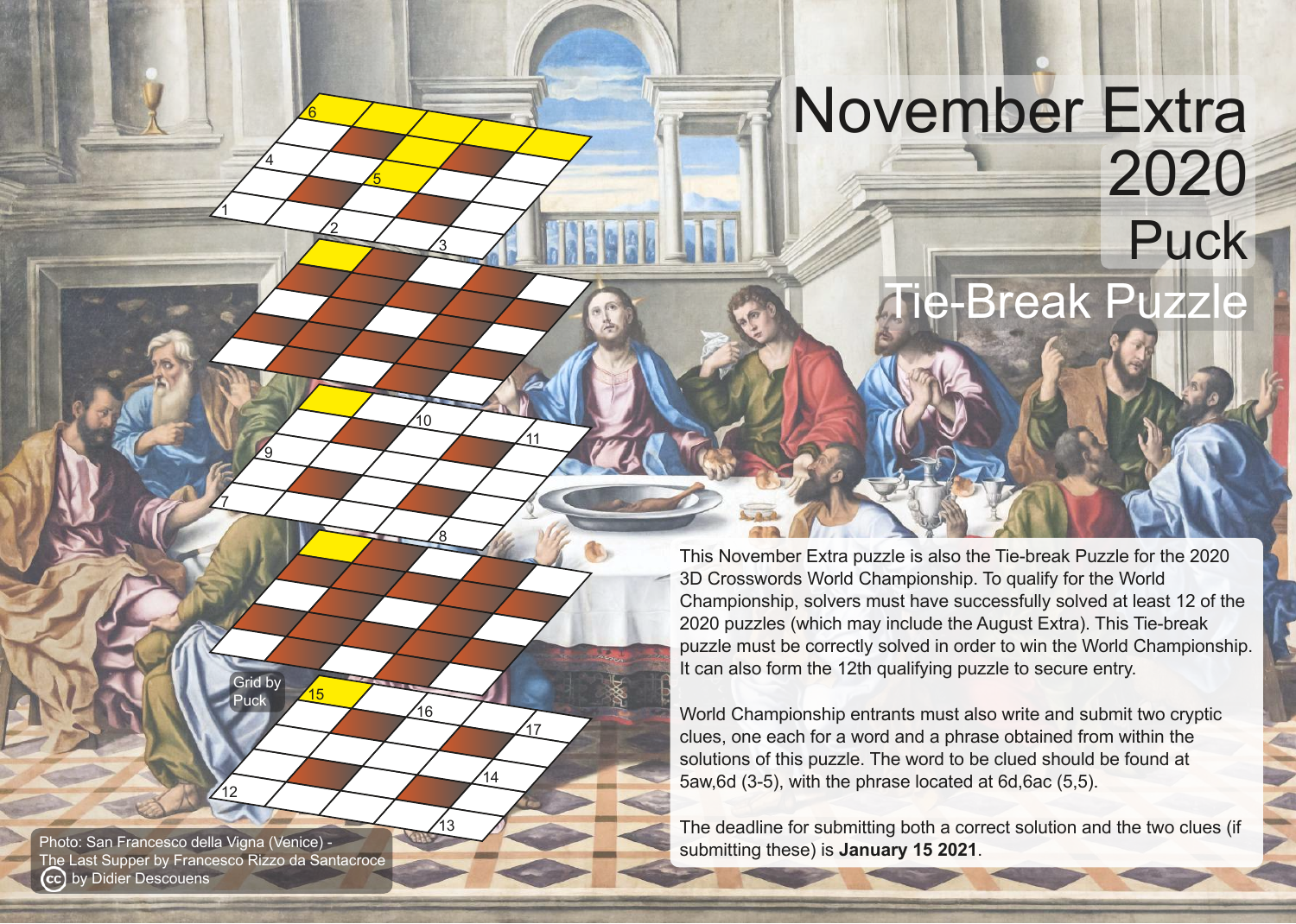| <b>MON</b>                                                                                                                                                                                                                                         | <b>TUES</b>                                                                                     | <b>WED</b>                                                                         | <b>THURS</b>                                                                       | <b>FRI</b>                                                                | <b>SAT</b>                                                                              | <b>SUN</b>                                                                     |
|----------------------------------------------------------------------------------------------------------------------------------------------------------------------------------------------------------------------------------------------------|-------------------------------------------------------------------------------------------------|------------------------------------------------------------------------------------|------------------------------------------------------------------------------------|---------------------------------------------------------------------------|-----------------------------------------------------------------------------------------|--------------------------------------------------------------------------------|
| The winner of the World Championship will be the solver<br>whose combination of clues is judged to have shown the most<br>originality and creativity in their clue-writing, whilst maintaining<br>a good and fair standard of cryptic cluemanship. |                                                                                                 |                                                                                    |                                                                                    |                                                                           |                                                                                         | $1$ 1ac<br>Rabies? Sally's saluki                                              |
|                                                                                                                                                                                                                                                    |                                                                                                 |                                                                                    |                                                                                    |                                                                           |                                                                                         | has it $(5)$                                                                   |
| 2 <sub>1d</sub>                                                                                                                                                                                                                                    | 3 <sub>2aw</sub>                                                                                | $4_{2d}$                                                                           | 5 <sub>3aw</sub>                                                                   | $6$ 4ac                                                                   | 74d                                                                                     | 8 <sub>5d</sub>                                                                |
| Warning of danger once<br>artwork is put up (5)                                                                                                                                                                                                    | One showing somewhat<br>avant-garde tendencies?<br>Irreverently experimental,<br>originally (5) | Something used to<br>make 9 the essential<br>ingredient of sausage<br>batter $(5)$ | Trailer carrying 9 in<br>Indian city (5)                                           | Must try tango featured<br>in Cheers (5)                                  | What finally implies<br>scandal by Bob, Bill, or<br>David the original 9<br>head? $(5)$ | Politician wants FA move<br>to far right, with new<br>attempt to deceive (3-2) |
| 9 <sub>6ac</sub>                                                                                                                                                                                                                                   | $10$ 6to                                                                                        | $11_{6d}$                                                                          | $12$ $7$ aw                                                                        | $13$ <sub>8ba</sub>                                                       | $14$ 9ac                                                                                | 15 <sub>10to</sub>                                                             |
| 70s group that was<br>produced by 25, right<br>up to the end $(5)$                                                                                                                                                                                 | Set of six to love, in<br>book by advanced<br>setter $(5)$                                      | Split bill? It's split with<br>little resistance (5)                               | Dutch banker's gone off<br>briefly, needing 10<br>shortly after 9's been<br>cut(5) | Cut slice's first picked<br>up? Not quite (5)                             | One of the dates<br>someone might have<br>kept hidden in pantry,<br>next to stollen (5) | Crazy menu's Jewish or<br>Christian 9 (5)                                      |
| $16$ 11ba                                                                                                                                                                                                                                          | 17 <sub>11to</sub>                                                                              | 18 <sub>12ac</sub>                                                                 | 19 <sub>12aw</sub>                                                                 | 20 <sub>13up</sub>                                                        | $21_{14ba}$                                                                             | $22$ 14up                                                                      |
| Football player no longer<br>banned, we hear (5)                                                                                                                                                                                                   | Salmon steak, when<br>27(5)                                                                     | Cross beyond China,<br>missing English 9 (5)                                       | Space race leader<br>nursing an endless<br>assortment of annoying<br>strains? (5)  | Alternative piece of<br>music Oasis plays (5)                             | Something in which 9<br>might be 27, that's<br>without a lid?<br>Rubbish! (5)           | Hole that regularly<br>appears in $9(5)$                                       |
| 23 <sub>15ac</sub>                                                                                                                                                                                                                                 | $24$ 16to                                                                                       | 25 <sub>16up</sub>                                                                 | 261710                                                                             | 27 <sub>17up</sub>                                                        | 28                                                                                      | 29                                                                             |
| Something put in $229 -$<br>possibly 27 beans,<br>primarily for daughter (5)                                                                                                                                                                       | Former resident of<br>Number 10 means to<br>chuck something<br>out? $(5)$                       | Slower off 11 (5)                                                                  | Pope shot by bishop?<br>The clown! (5)                                             | Like Nancy's pain:<br>beginning to bloody hurt,<br>by the sound of it (5) |                                                                                         |                                                                                |
| 30                                                                                                                                                                                                                                                 |                                                                                                 |                                                                                    |                                                                                    |                                                                           |                                                                                         |                                                                                |
| Enter online at<br>bit.ly/3D2020NovX<br>by 15 January 2021                                                                                                                                                                                         |                                                                                                 |                                                                                    |                                                                                    |                                                                           |                                                                                         | Nov Extra 2020                                                                 |